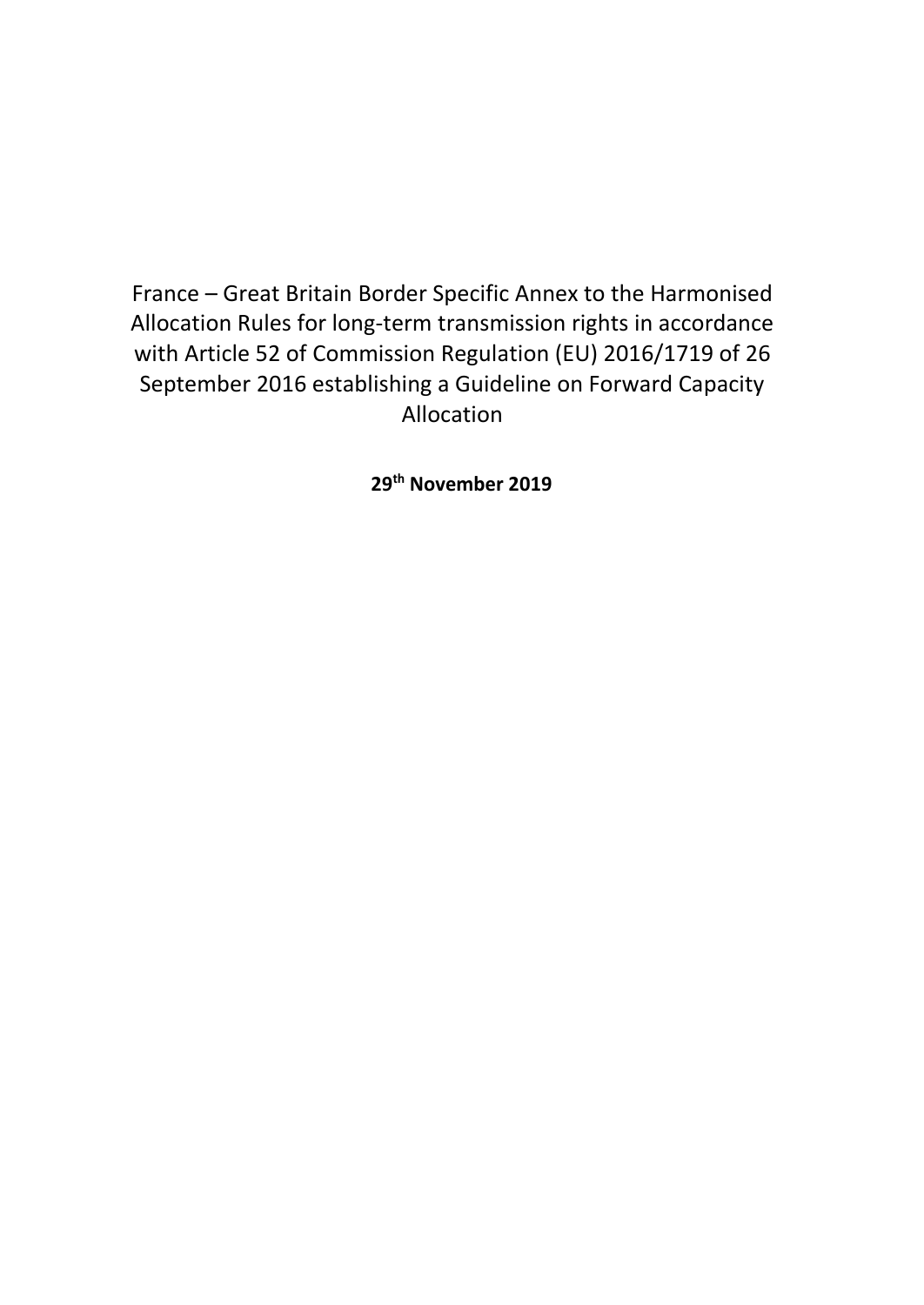## **CHAPTER 1 General Provisions**

### *Section 1 Subject-matter and scope*

- 1. In accordance with Article 4 (*Regional specificities)* of the Allocation Rules regional or border specificities may be introduced for one or more Bidding Zone borders. Rules described in this Annex apply to the France-Great Britain bidding zone border (the "Border").
- 2. The capitalised terms used in this Annex are defined in the Allocation Rules to which this Annex is attached or in the Relevant Intraday Explicit Allocation Rules unless otherwise specified below:

**Capacity Shortage** has the meaning set out in Section 7 of this Annex;

**Relevant Intraday Explicit Allocation Rules** shall mean the rules relating to the allocation of intraday explicit capacity on the relevant Interconnector as published by the Allocation Platform;

**Operators** shall mean the operators of one or more Interconnectors on the Border;

**Long Term Nomination Rules** shall mean the document entitled "Proposal for nomination rules for Physical Transmission Rights for the bidding zone borders of the Channel region in accordance with Article 36 of Commission Regulation (EU) 2016/1719 of 26 September 2016 establishing a Guideline on Forward Capacity Allocation" as published by the Operators.

**Mid Channel Day Ahead Market Spread** means, in relation to a Contract Day and a specific hour and direction:

(i) when an Implicit Daily Auction occurs, the difference of the power exchange prices (in  $E/MWh$ ) on the British and French day ahead markets a/ as adjusted at Mid Channel by application of the Loss Factor and b/ as set the day prior to the Contract Day by the Implicit Allocation Algorithm in  $\epsilon$ /MWh (such power exchanges to be chosen by the Operators in their absolute discretion from time to time) and c/ as published by the Allocation Platform; and

(ii) when an Implicit Daily Auction has been cancelled, the difference of those power exchange prices (in  $\epsilon$ /MWh) on the British and French day ahead markets a/ as adjusted at Mid Channel by application of the Loss Factor and b/ as calculated by the Allocation Platform (using the Exchange Rate as specified by the Operators and where applicable such Power Exchange price(s) chosen by the Operators) and c/ as published by the Allocation Platform;

and for the avoidance of doubt the Mid Channel Day Ahead Market Spread for the direction France to England for a Contract Day and a specific hour is:

Price GB \* (1 – Loss Factor) – Price FR \* (1 + Loss Factor) where:

- Price GB is the chosen power exchange price (in  $\epsilon/MWh$ ) on the British day ahead market for such Contract Day and specific hour

- Price FR is the power exchange price (in  $\epsilon$ /MWh) on the French day ahead market for such Contract Day and specific hour;

And vice versa for the direction England to France: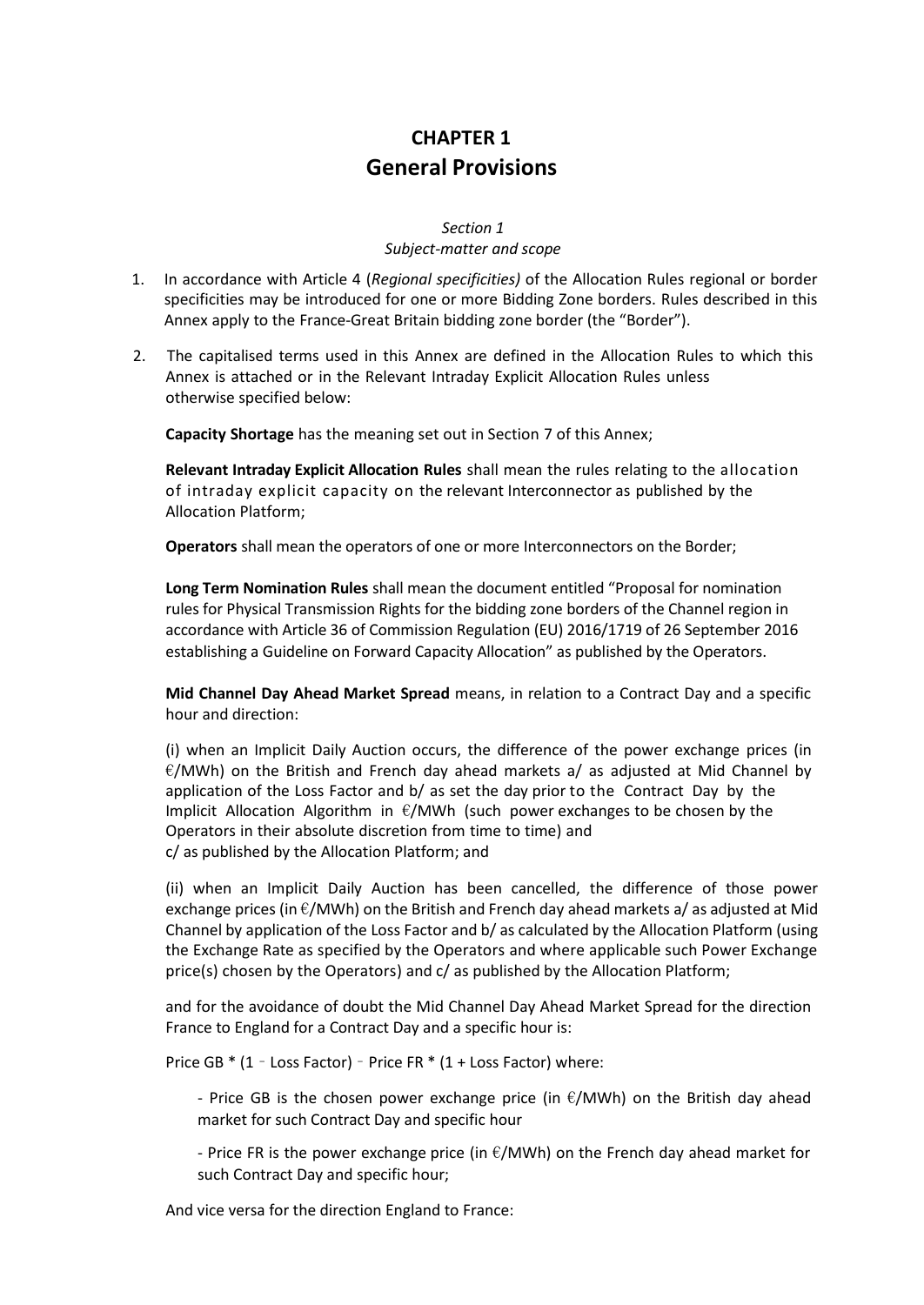Price FR \* (1 – Loss Factor) – Price GB \* (1 + Loss Factor)

**Nomination Platform** shall mean the relevant system used by PTR Holders to Nominate PTRs on the relevant Interconnector;

**Shadow Allocation Rules** shall mean the rules for allocation of day-ahead explicit products on the relevant Interconnectors as published by the Allocation Platform;

### *Section 2 Effective date and application*

- 1. The Allocation Rules and this Annex shall apply to Long Term Transmission Rights and all other rights and obligations in relation to the Border including those acquired before but with all or part of the delivery period occurring after the date on which this Annex takes effect from the sooner of:
	- (i) the date on which the first Rights Documents applicable to the relevant Interconnector are published by the Joint Allocation Office S.A. and;
	- (ii) the date published by the Allocation Platform with a notice published no less than thirty (30) days prior on the website of the Allocation Platform.

**CHAPTER 2 Not used CHAPTER 3 Not Used CHAPTER 4 Not used CHAPTER 5 Not used CHAPTER 6 Not used**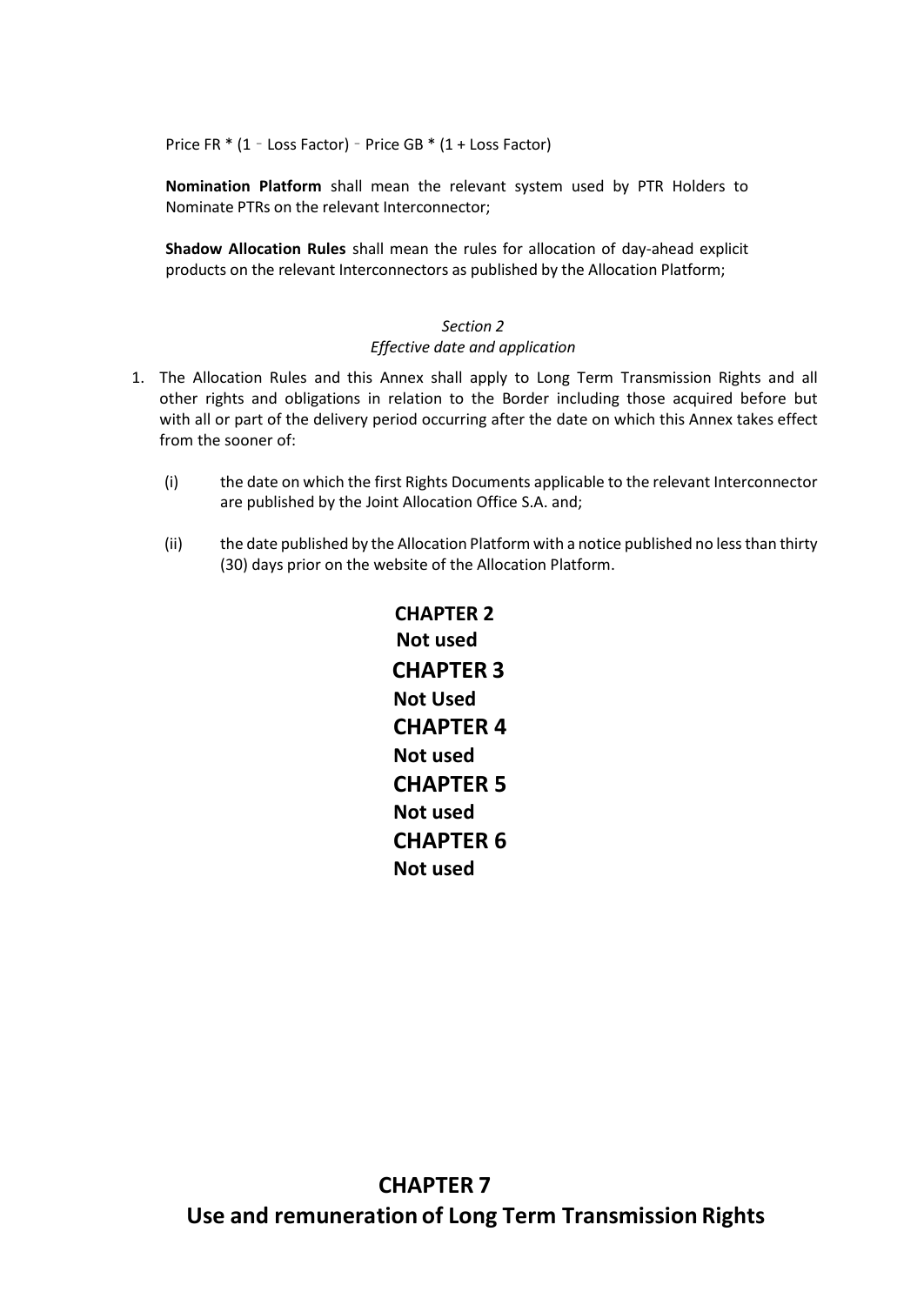### *Section 3*

### *Remuneration of Long Term Transmission Rights holders for non-nominated Physical Transmission Rights*

- 1. By way of amendment of Article 48(1)(a)&(b) (*Remuneration of Long Term Transmission Rights holders for non-nominated Physical Transmission Rights and Financial Transmission Rights Options*) of the Allocation Rules, the price is to be adjusted to reflect transmission losses over the relevant Interconnector.
- 2. The price shall be the maximum of (a)  $0 \in \mathcal{C}$  MWh and (b) the Mid Channel Day Ahead Market Spread in the direction of the Long Term Transmission Rights of the day-ahead Implicit Allocation or fallback explicit daily allocation in which that Cross Zonal Capacity wasreallocated.

### *Section 4*

### *Cancellation of a Long Term Nomination Gate*

In the event of technical difficulties with the Nomination Platform, the Operators may be forced to cancel a Long Term Nomination Gate Closure. In that case, the Operators shall inform the Registered Participants as soon as practicable of such cancellation. Physical Transmission Rights will be considered as non-nominated by the Allocation Platform, and the holder shall therefore be entitled to receive remuneration in accordance with Article 48 (*Remuneration of Long Term Transmission Rights holders for non-nominated Physical Transmission Rights and Financial Transmission Rights*) of the Allocation Rules and as amended by Section 3 to incorporate transmission losses. For the avoidance of doubt, the remuneration described in this Section 4 shall be considered as remuneration paid in accordance with Article 48 of the Allocation Rules, and therefore shall be included in the calculation of the monthly compensation cap pursuant to Article 59(3) of the Allocation Rules.

### *Section 5*

### *Deemed Metered Volumes*

When a Registered Participant submits a valid Mid-Channel Nomination, then the Nomination Platform will ensure that a corresponding Deemed Metered Volume, adjusted for losses on the relevant Interconnector and for any reductions in Mid Channel Nominations as a result of curtailment, is allocated to the relevant Registered Participant using the Deemed Metered Volume allocation rules set out in Annex 2: "Deemed Metered Volumes Allocation" of the Long Term Nomination Rules.

### **CHAPTER 8 Not used**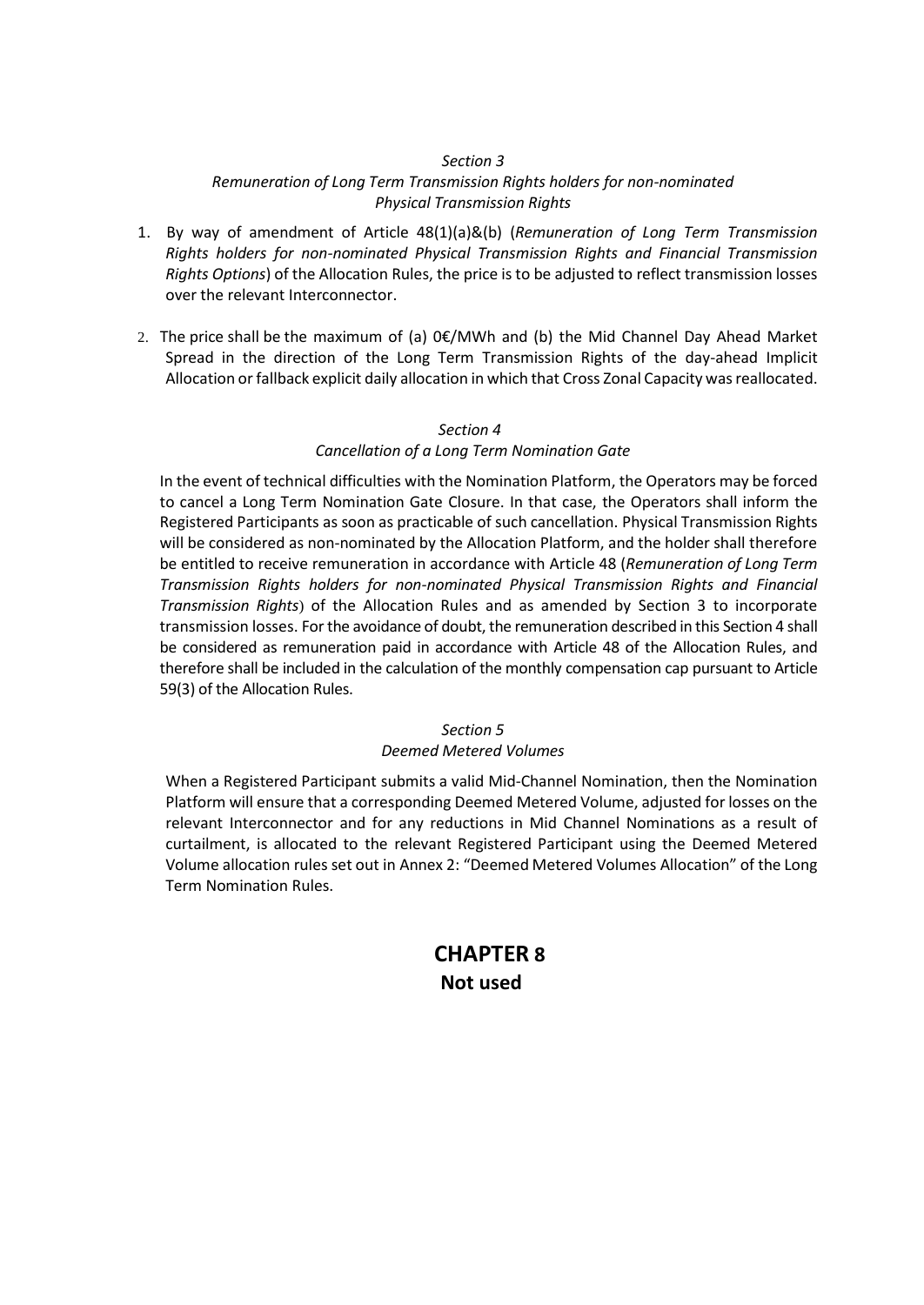# **CHAPTER 9 Curtailment**

#### *Section 6*

### *Curtailment general provisions*

- 1. Curtailment shall be carried out for the relevant Interconnector in accordance with this chapter of the Annex and in conjunction with Chapter 9 (*Curtailment*) of the Allocation Rules. This chapter should be read in conjunction with the appropriate chapters of the Shadow Allocation Rules and the Relevant Intraday Explicit Allocation Rules which cover the curtailment of explicit Daily and Intraday Interconnector Capacity.
- 2. A Capacity Shortage shall be automatically deemed by the Allocation Platform as requiring a curtailment to ensure operation remains within the applicable Operational Security Limits to the extent it occurs before the Day-Ahead Firmness Deadline.
- 3. For the purposes of Chapter 9 (*Curtailment)* of the Allocation Rules any calculation of the "Market Spread" as defined in the Allocation Rules shall be calculated as the Mid Channel Day Ahead Market Spread (and such calculation shall be subject to the cap set out in Section 10 of this Annex).
- 4. Long Term MCNs may be curtailed ex-post after Long Term Nomination Gate Closure whether before or after the DAFD in accordance with this Annex.

## *Section 7*

### *Capacity Shortage*

1. A Capacity Shortage occurs on the relevant Interconnector for any minute in a direction if:

### $IC_{dir} < \Sigma$  Capa<sup>GNC</sup><sub>dir</sub> + Σ MCN<sup>GC</sup><sub>dir</sub> – Σ MCN<sup>GC</sup><sub>opp</sub>

where:

- a. IC<sub>dir</sub> is the value of the Interconnector Capability at that time in that direction; and
- b. Σ Capa<sup>GNC</sup><sub>dir</sub> is the sum of the Interconnector Capacity rights across all relevant Registered Participants in that direction, including Daily and Intraday rights allocated under the Relevant Intraday Explicit Allocation Rules or Shadow Allocation Rules, for any Timescale for which Nomination Gate Closure has not yet occurred, (before curtailment of these rights in respect of the relevant Capacity Shortage); and
- c.  $\Sigma$  MCN<sup>GC</sup><sub>dir</sub> is the sum of the MCN values across all relevant Registered Participants in that direction for all Timescales for which Nomination Gate Closure has occurred, (before curtailment of that MCN in respect of the relevant Capacity Shortage in accordance with this Annex or the Relevant Intraday Explicit Allocation Rules or Shadow Allocation Rules); and
- d. Σ MCN<sup>GC</sup><sub>opp</sub> is the sum of the MCN values across all relevant Registered Participants in the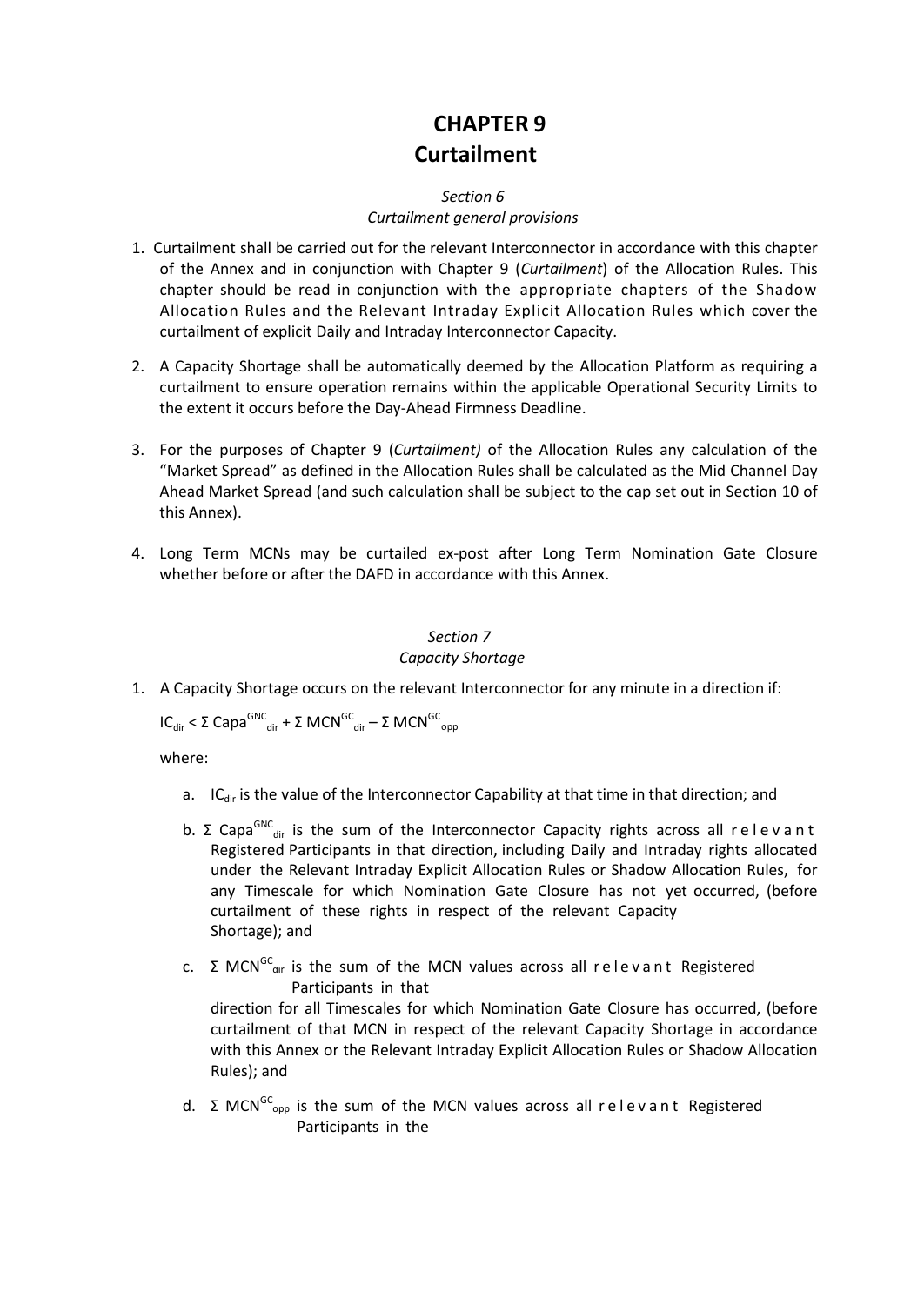opposite direction for all Timescales, for which Nomination Gate Closure has occurred, (before curtailment of that MCN in respect of the relevant Capacity Shortage in accordance with this Annex or the Relevant Intraday Explicit Allocation Rules or Shadow Allocation Rules),

and the "Curtailment Quantity" is the positive number equal to the difference between  $IC_{dir}$  in such direction and (ΣCapa<sup>GNC</sup><sub>dir</sub>+ ΣMCN<sup>GC</sup><sub>dir</sub>- ΣMCN<sup>GC</sup><sub>opp</sub>).

2. Where a Capacity Shortage occurs, the Operators will communicate such information to the Allocation Platform which will then process the curtailment.

### *Section 8*

### *Curtailment of Long Term Transmission Rights to ensure operation remains within Operational Security Limits before DAFD*

- 1. In order to ensure operation remains within applicable Operational Security Limits (pursuant to Section 6(2) of this Annex or otherwise) in any Settlement Period, the Long Term Transmission Rights of all relevant Registered Participants in that Settlement Period in the required direction may be curtailed by the Allocation Platform in accordance with paragraphs 2 and 3 of this Section 8.
- 2. Further to paragraph 1, the Long Term Transmission Rights, in respect of which Long Term Nomination gate has not closed at the time of the curtailment incident being recorded on the Auction Tool, in that Settlement Period and in that direction, shall be curtailed pro rata for all relevant Registered Participants. Each relevant Registered Participant shall lose its entitlement to use such curtailed Long Term Transmission Rights.
- 3. In the event of a need of curtailment in order to ensure operation remains within Operational Security Limits between Long Term Nomination Gate Closure and DAFD, Long Term Transmission Rights on the affected interconnector shall be curtailed on a pro rata basis between nominated and non-nominated rights and on a pro rata basis for all relevant Registered Participants. When calculating each Registered Participant's share of the Curtailment Quantity, netting of its Nominations across the two directions is applied.

### *Section 9*

### *Compensation of curtailed Long Term Transmission Rights to ensure operation remains within Operational Security Limits before DAFD*

1. By way of amendment of Article 59 (*Compensation for curtailments to ensure operation remains within Operational Security Limits before the Day Ahead Firmness Deadline*) of the Allocation Rules, the compensation payable with respect to curtailment of Long Term Transmission Rights to maintain operation within applicable Operational Security Limits shall be calculated to reflect transmission losses overthe relevant Interconnector. Holders of curtailed Long Term Transmission Rights on such interconnector under Section 8 of this Annex shall therefore be entitled to receive reimbursement equal to the maximum of (a)  $0\notin MWh$  and (b) the Mid Channel Day Ahead Market Spread (subject to the caps set out in Section 10 of this Annex) in the direction of the Long-Term Transmission Rights of the day-ahead Implicit Allocation or fallback explicit daily allocation in which that Cross Zonal Capacity was reallocated.

> *Section 10 Curtailment Compensation Caps*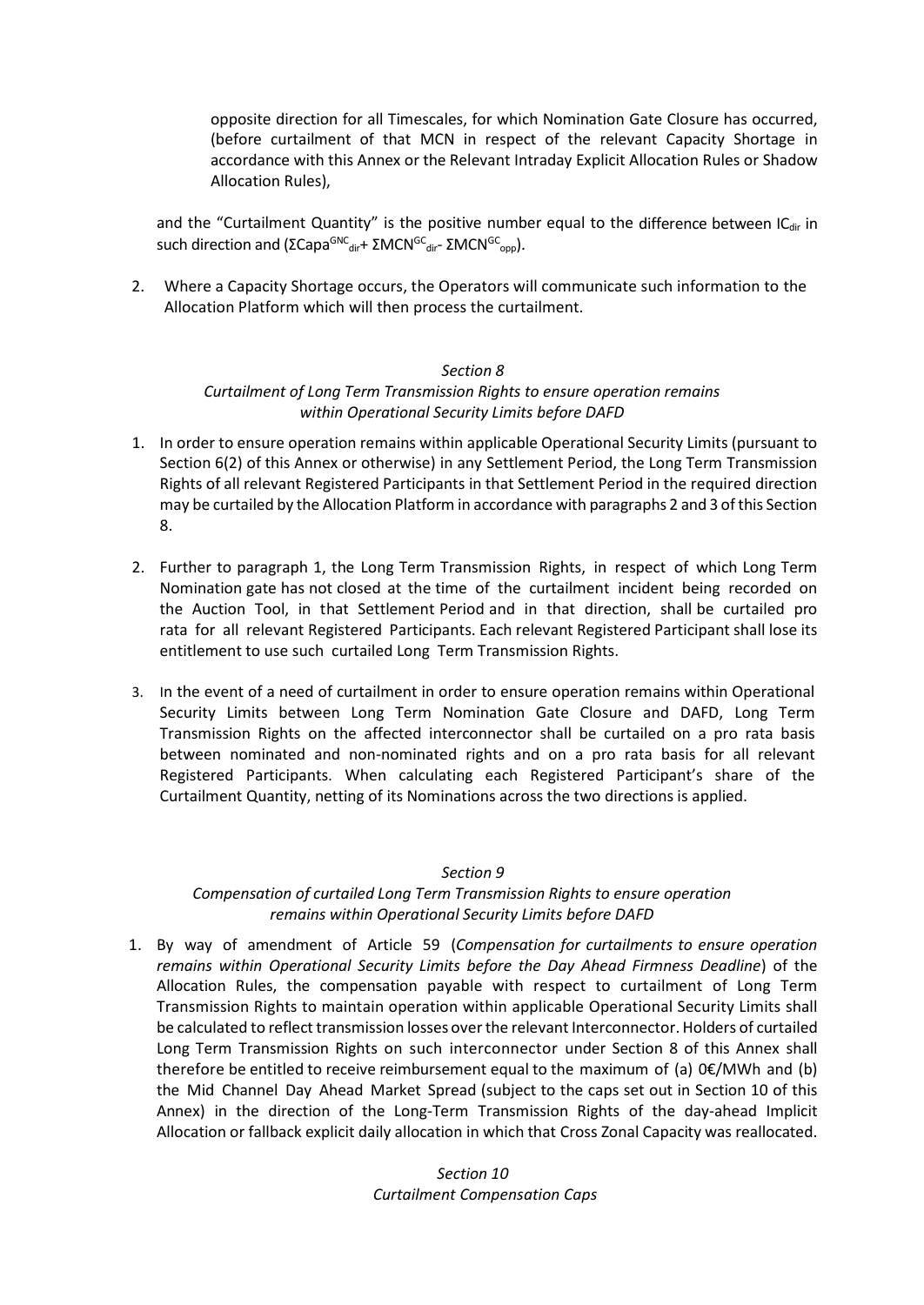In accordance with Article 59(3) *(Compensation for curtailments to ensure operation remains within Operational Security Limits before the Day Ahead Firmness Deadline)* a monthly compensation cap will be applied. The monthly compensation cap will be calculated and applied individually in respect of each interconnector on the FR-GB Bidding Zone border.

### *Section 11*

### *Curtailment of non-nominated and nominated Physical Transmission Rights due to an emergency situation after DAFD*

- 1. If curtailment is required due to an emergency situation, the non-nominated and nominated Physical Transmission Rights for that interconnector, in that Settlement Period and in that direction, for which Nomination Gate Closure has occurred, are curtailed on a pro-rata basis for all relevant Registered Participants. When calculating each Registered Participant's share of the Curtailment Quantity, netting of its Nominations across the two directions is applied.
- 2. Should an Implicit Daily Auction be cancelled and the associated fallback Explicit Daily Auction(s) for one or more relevant interconnectors also be cancelled, leading to the curtailment of non-nominated Physical Transmission Rights, the relevant Registered Participants will be compensated by the Allocation Platform for the corresponding curtailed Physical Transmission Rights.

### *Section 12*

### *Compensation of curtailed nominated and non-nominated Physical Transmission Rights due to an emergency situation after DAFD*

1. By way of amendment of Article 61 (*Reimbursement or compensation for curtailments due to Force Majeure or emergency situation after the Day Ahead Firmness Deadline*) of the Allocation Rules, the compensation payable with respect to curtailment of Long Term Transmission Rights in the event of an emergency situation shall be calculated to reflect transmission losses overthe relevant Interconnector. Holders of curtailed Long Term nominated and non-nominated Physical Transmission Rights under Section 11 of this Annex shall be entitled to receive reimbursement for the corresponding curtailed units equal to the maximum of (a) 0€/MWh and (b) the Mid Channel Day Ahead Market Spread in the direction of the Long Term Transmission Rights of the day-ahead Implicit Allocation or fallback explicit daily allocation in which that Cross Zonal Capacity was reallocated.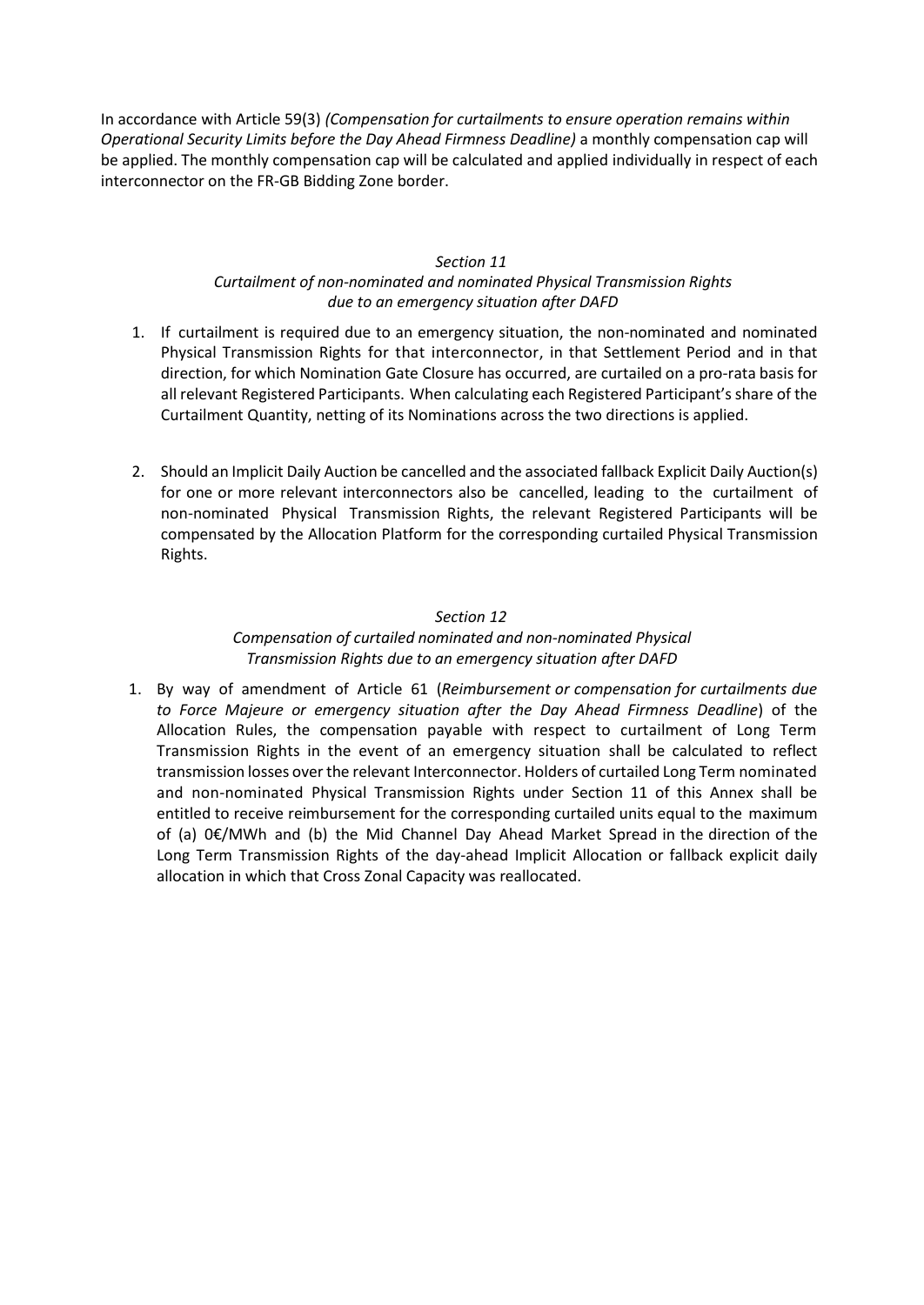## **CHAPTER 10 Invoicing and Payment**

*Section 13 Invoicing*

- 1. Where an invoice issued by the Allocation Platform does not contain full background data for the derivation of invoice summary amounts, then the Registered Participant may consult the Auction Tool to obtain such background data.
- 2. The invoice may include other payment obligations of the Registered Participant under the Shadow Allocation Rules and/or the Relevant Intraday Explicit Allocation Rules provided that the products auctioned under the Shadow Allocation Rules and the Relevant Intraday Explicit Allocation Rules are allocated by the Allocation Platform.